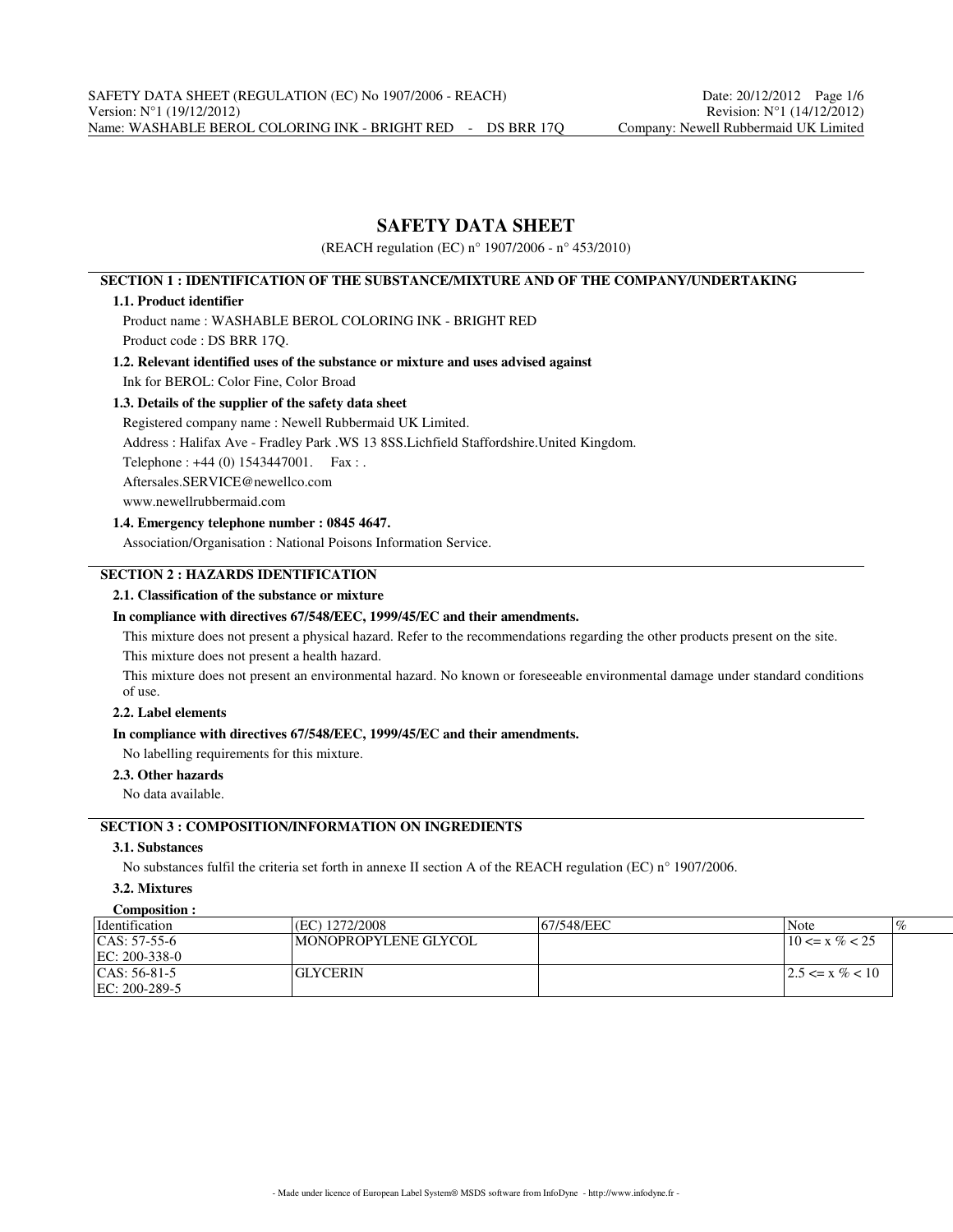# **SECTION 4 : FIRST AID MEASURES**

As a general rule, in case of doubt or if symptoms persist, always call a doctor. NEVER induce swallowing by an unconscious person.

**4.1. Description of first aid measures**

### **In the event of swallowing :**

Seek medical attention, showing the label.

#### **4.2. Most important symptoms and effects, both acute and delayed**

No data available.

### **4.3. Indication of any immediate medical attention and special treatment needed** No data available.

# **SECTION 5 : FIREFIGHTING MEASURES**

Non-flammable.

### **5.1. Extinguishing media**

### **5.2. Special hazards arising from the substance or mixture**

A fire will often produce a thick black smoke. Exposure to decomposition products may be hazardous to health.

Do not breathe in smoke.

In the event of a fire, the following may be formed :

- carbon monoxide (CO)

- carbon dioxide (CO2)

#### **5.3. Advice for firefighters**

No data available.

## **SECTION 6 : ACCIDENTAL RELEASE MEASURES**

### **6.1. Personal precautions, protective equipment and emergency procedures**

Consult the safety measures listed under headings 7 and 8.

### **For fire-fighters**

Fire-fighters will be equipped with suitable personal protective equipment (See section 8).

#### **6.2. Environmental precautions**

Contain and control the leaks or spills with non-combustible absorbent materials such as sand, earth, vermiculite, diatomaceous earth in drums for waste disposal.

Prevent any material from entering drains or waterways.

### **6.3. Methods and material for containment and cleaning up**

Clean preferably with a detergent, do not use solvents.

#### **6.4. Reference to other sections**

No data available.

## **SECTION 7 : HANDLING AND STORAGE**

Requirements relating to storage premises apply to all facilities where the mixture is handled.

### **7.1. Precautions for safe handling**

Always wash hands after handling.

## **Fire prevention :**

Prevent access by unauthorised personnel.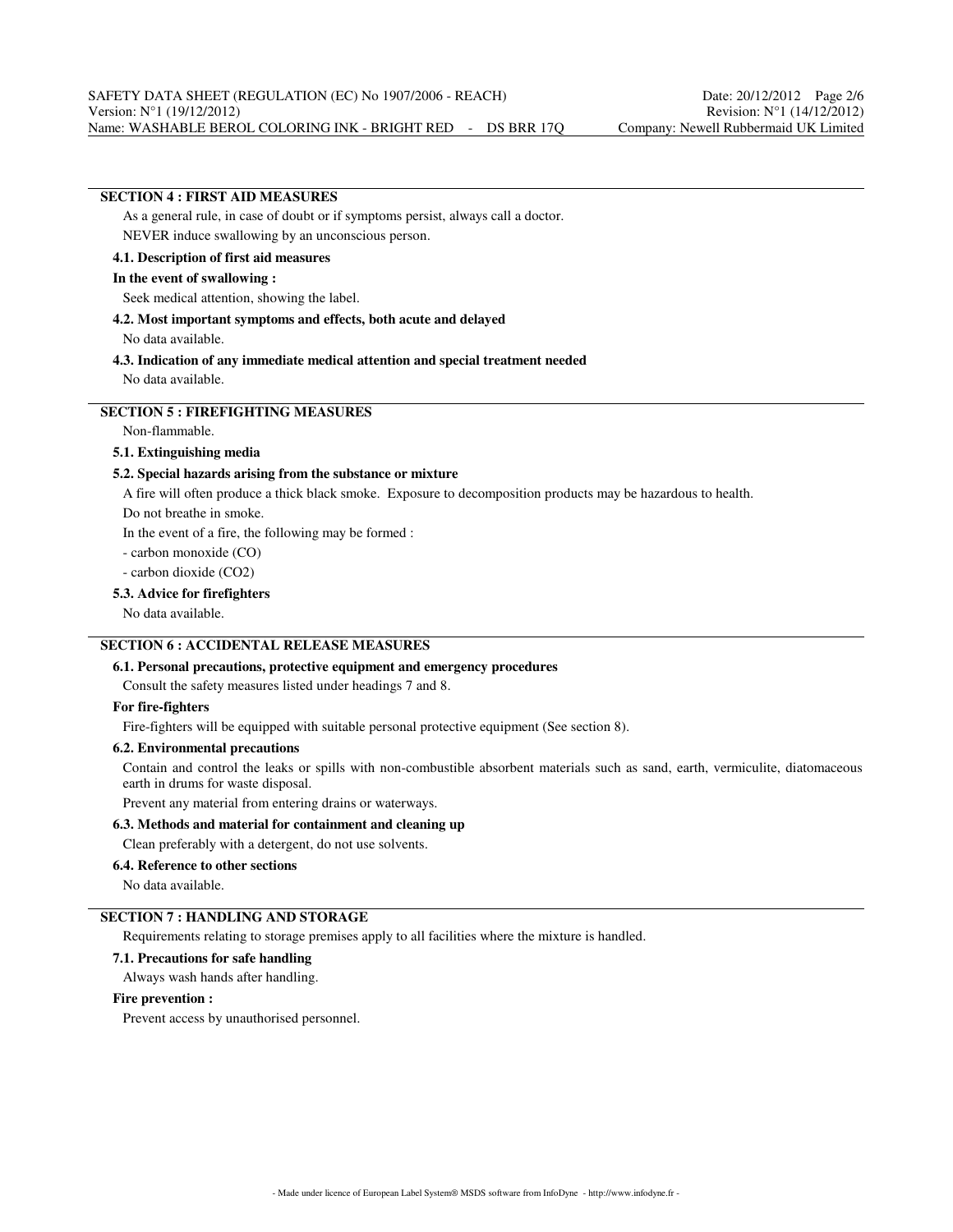| <b>Recommended equipment and procedures :</b>                                                          |                   |                           |          |                      |           |         |
|--------------------------------------------------------------------------------------------------------|-------------------|---------------------------|----------|----------------------|-----------|---------|
| For personal protection, see section 8.                                                                |                   |                           |          |                      |           |         |
| Observe precautions stated on label and also industrial safety regulations.                            |                   |                           |          |                      |           |         |
| Prohibited equipment and procedures :                                                                  |                   |                           |          |                      |           |         |
| No smoking, eating or drinking in areas where the mixture is used.                                     |                   |                           |          |                      |           |         |
| 7.2. Conditions for safe storage, including any incompatibilities                                      |                   |                           |          |                      |           |         |
| No data available.                                                                                     |                   |                           |          |                      |           |         |
| Packaging                                                                                              |                   |                           |          |                      |           |         |
| Always keep in packaging made of an identical material to the original.                                |                   |                           |          |                      |           |         |
| 7.3. Specific end use(s)                                                                               |                   |                           |          |                      |           |         |
| No data available.                                                                                     |                   |                           |          |                      |           |         |
|                                                                                                        |                   |                           |          |                      |           |         |
| <b>SECTION 8 : EXPOSURE CONTROLS/PERSONAL PROTECTION</b>                                               |                   |                           |          |                      |           |         |
| 8.1. Control parameters                                                                                |                   |                           |          |                      |           |         |
| <b>Occupational exposure limits:</b>                                                                   |                   |                           |          |                      |           |         |
| - ACGIH TLV (American Conference of Governmental Industrial Hygienists, Threshold Limit Values, 2010): |                   |                           |          |                      |           |         |
| CAS                                                                                                    | TWA :             | STEL:                     | Ceiling: | Definition :         | Criteria: |         |
| $56 - 81 - 5$                                                                                          | $10 \text{ mg/m}$ |                           |          |                      |           |         |
| - France (INRS - ED984 : 2008) :                                                                       |                   |                           |          |                      |           |         |
| CAS                                                                                                    | $VME-ppm$ :       | $VME-mg/m3$ : $VLE-ppm$ : |          | $VLE-mg/m3$ : Notes: |           | TMP No: |
| $56 - 81 - 5$                                                                                          |                   | 10                        |          |                      |           |         |
| - UK / WEL (Workplace exposure limits, EH40/2005, 2007):                                               |                   |                           |          |                      |           |         |
| CAS                                                                                                    | TWA:              | STEL:                     | Ceiling: | Definition:          | Criteria: |         |
| $57 - 55 - 6$                                                                                          | $150$ ppm         |                           |          |                      |           |         |
| $56 - 81 - 5$                                                                                          | $10 \text{ mg/m}$ |                           |          |                      |           |         |

### **8.2. Exposure controls**

### **Personal protection measures, such as personal protective equipment**

Use personal protective equipment that is clean and has been properly maintained.

Store personal protective equipment in a clean place, away from the work area.

Never eat, drink or smoke during use. Remove and wash contaminated clothing before re-using. Ensure that there is adequate ventilation, especially in confined areas.

## **- Eye / face protection**

Avoid contact with eyes.

Use eye protectors designed to protect against liquid splashes

Before handling, wear safety goggles in accordance with standard EN166.

**- Hand protection**

Wear suitable protective gloves in the event of prolonged or repeated skin contact.

Type of gloves recommended :

- Natural latex

## **- Body protection**

Work clothing worn by personnel shall be laundered regularly.

After contact with the product, all parts of the body that have been soiled must be washed.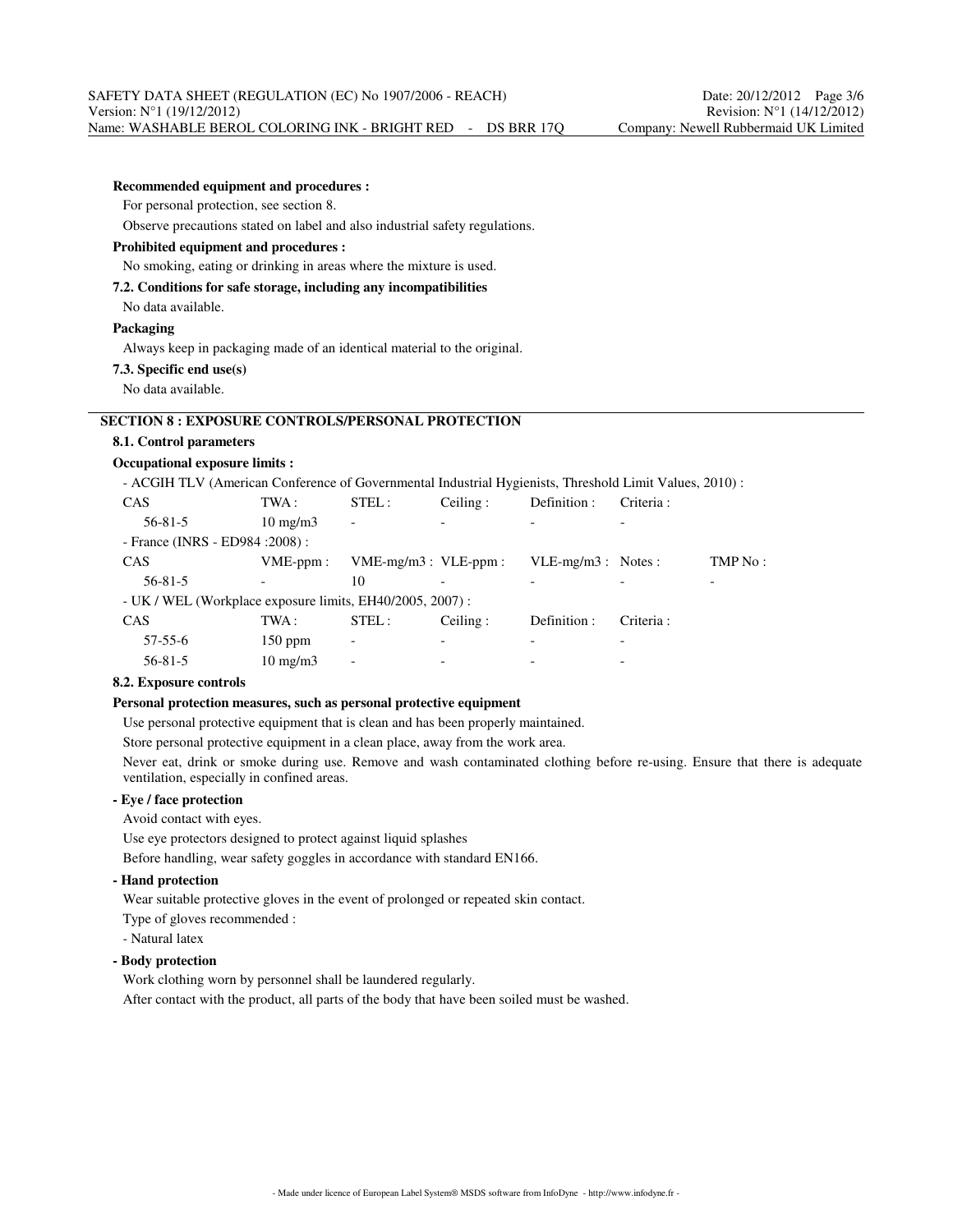| <b>SECTION 9: PHYSICAL AND CHEMICAL PROPERTIES</b>                                         |                                      |
|--------------------------------------------------------------------------------------------|--------------------------------------|
| 9.1. Information on basic physical and chemical properties                                 |                                      |
| <b>General information:</b>                                                                |                                      |
| Physical state:                                                                            | fluid liquid.                        |
| Important health, safety and environmental information                                     |                                      |
| $pH$ :                                                                                     | Not stated.                          |
|                                                                                            | slightly basic.                      |
| Boiling point/boiling range :                                                              | not relevant.                        |
| Flash point interval :                                                                     | not relevant.                        |
| Vapour pressure :                                                                          | not relevant.                        |
| Density:                                                                                   | $1.07 - 1.10$                        |
| Water solubility:                                                                          | Soluble.                             |
| Viscosity:                                                                                 | $3.0 - 4.0$ cps                      |
| Melting point/melting range :                                                              | not relevant.                        |
| Self-ignition temperature :                                                                | not relevant.                        |
| Decomposition point/decomposition range :                                                  | not relevant.                        |
| 9.2. Other information                                                                     |                                      |
| No data available.                                                                         |                                      |
| <b>SECTION 10: STABILITY AND REACTIVITY</b>                                                |                                      |
| 10.1. Reactivity                                                                           |                                      |
| No data available.                                                                         |                                      |
| 10.2. Chemical stability                                                                   |                                      |
| This mixture is stable under the recommended handling and storage conditions in section 7. |                                      |
| 10.3. Possibility of hazardous reactions                                                   |                                      |
| No data available.                                                                         |                                      |
| 10.4. Conditions to avoid                                                                  |                                      |
| 10.5. Incompatible materials                                                               |                                      |
| 10.6. Hazardous decomposition products                                                     |                                      |
| The thermal decomposition may release/form :                                               |                                      |
| - carbon monoxide (CO)                                                                     |                                      |
| - carbon dioxide (CO2)                                                                     |                                      |
|                                                                                            |                                      |
| <b>SECTION 11 : TOXICOLOGICAL INFORMATION</b>                                              |                                      |
| 11.1. Information on toxicological effects                                                 |                                      |
| No data available.                                                                         |                                      |
| 11.1.1. Substances                                                                         |                                      |
| <b>Acute toxicity:</b>                                                                     |                                      |
| <b>GLYCERIN</b> (CAS: 56-81-5)                                                             |                                      |
| Oral route:                                                                                | $DL50 > 12600$ mg/kg<br>Species: Rat |
|                                                                                            |                                      |
| Dermal route:                                                                              | $DL50 > 1000$ mg/kg                  |

Species : Rabbit

MONOPROPYLENE GLYCOL (CAS: 57-55-6)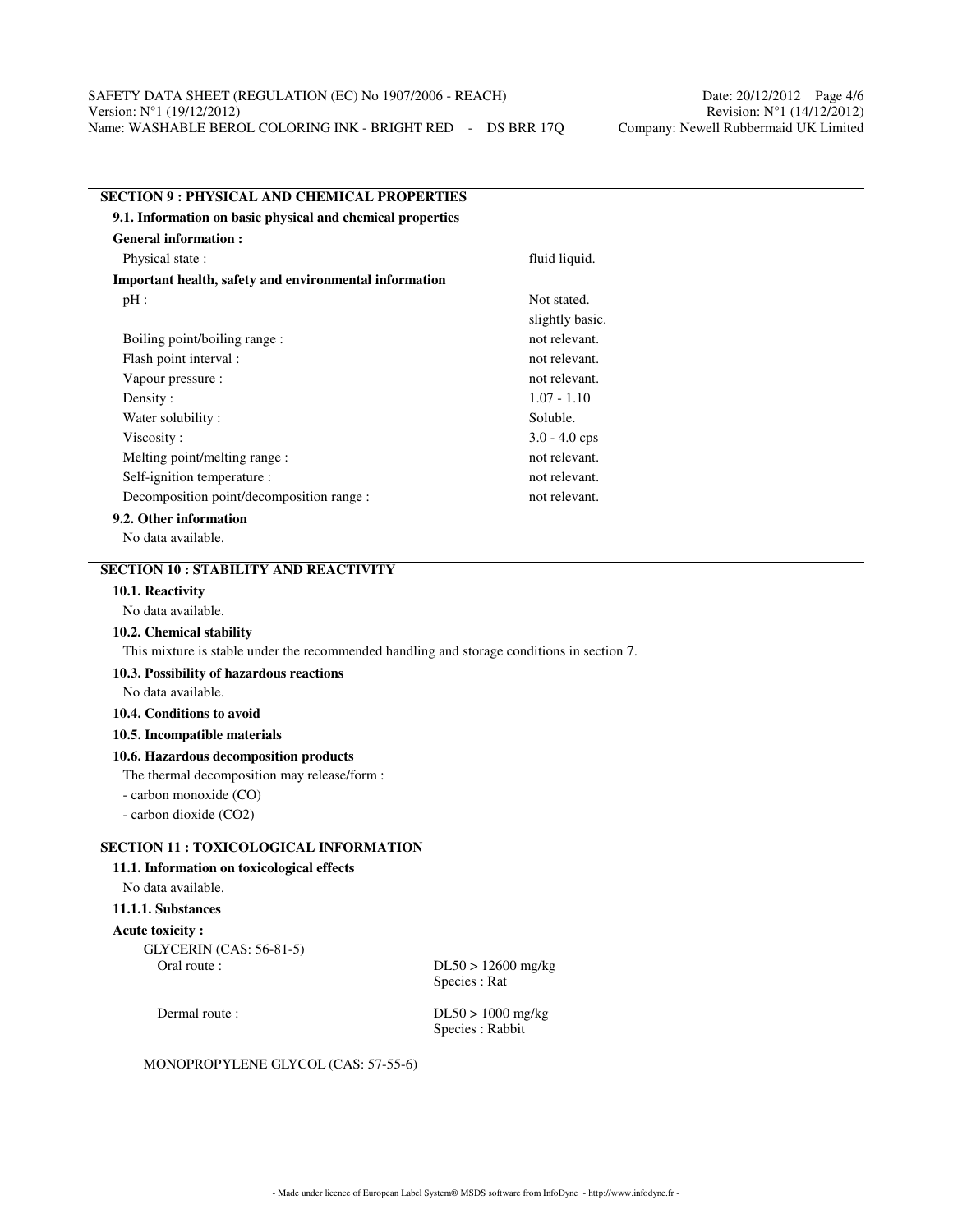Oral route :  $DL50 = 20000$  mg/kg Species : Rat

Dermal route :  $DL50 = 20800$  mg/kg Species : Rabbit

# **11.1.2. Mixture**

No toxicological data available for the mixture.

| 12.1. Toxicity                                                                                                                                     |                                                                                     |
|----------------------------------------------------------------------------------------------------------------------------------------------------|-------------------------------------------------------------------------------------|
| 12.1.1. Substances                                                                                                                                 |                                                                                     |
| Substances classified as category 1 acute toxicity :                                                                                               |                                                                                     |
| <b>GLYCERIN</b> (CAS: 56-81-5)<br>Fish toxicity:                                                                                                   | Duration of exposure : 96 h<br>$CL50 = 54000$ mg/l<br>Species : Oncorhynchus mykiss |
| Crustacean toxicity:                                                                                                                               | Duration of exposure : 48 h<br>CE50 > 10000 mg/l<br>Species : Daphnia magna         |
| Algae toxicity:                                                                                                                                    | Duration of exposure : 72 h<br>$CEr50 > 2900$ mg/l                                  |
| MONOPROPYLENE GLYCOL (CAS: 57-55-6)                                                                                                                |                                                                                     |
| Fish toxicity:                                                                                                                                     | Duration of exposure : 96 h<br>$CL50 > 4600$ mg/l                                   |
| Crustacean toxicity:                                                                                                                               | Duration of exposure : 48 h<br>CE50 4850 mg/l                                       |
| 12.1.2. Mixtures                                                                                                                                   |                                                                                     |
| No aquatic toxicity data available for the mixture.                                                                                                |                                                                                     |
| 12.2. Persistence and degradability                                                                                                                |                                                                                     |
| No data available.                                                                                                                                 |                                                                                     |
| 12.3. Bioaccumulative potential                                                                                                                    |                                                                                     |
| No data available.                                                                                                                                 |                                                                                     |
| 12.4. Mobility in soil                                                                                                                             |                                                                                     |
| No data available.                                                                                                                                 |                                                                                     |
| 12.5. Results of PBT and vPvB assessment                                                                                                           |                                                                                     |
| No data available.                                                                                                                                 |                                                                                     |
| 12.6. Other adverse effects                                                                                                                        |                                                                                     |
| No data available.                                                                                                                                 |                                                                                     |
| German regulations concerning the classification of hazards for water (WGK) :<br>WGK 1 (VwVwS vom 27/07/2005, KBws): Slightly hazardous for water. |                                                                                     |